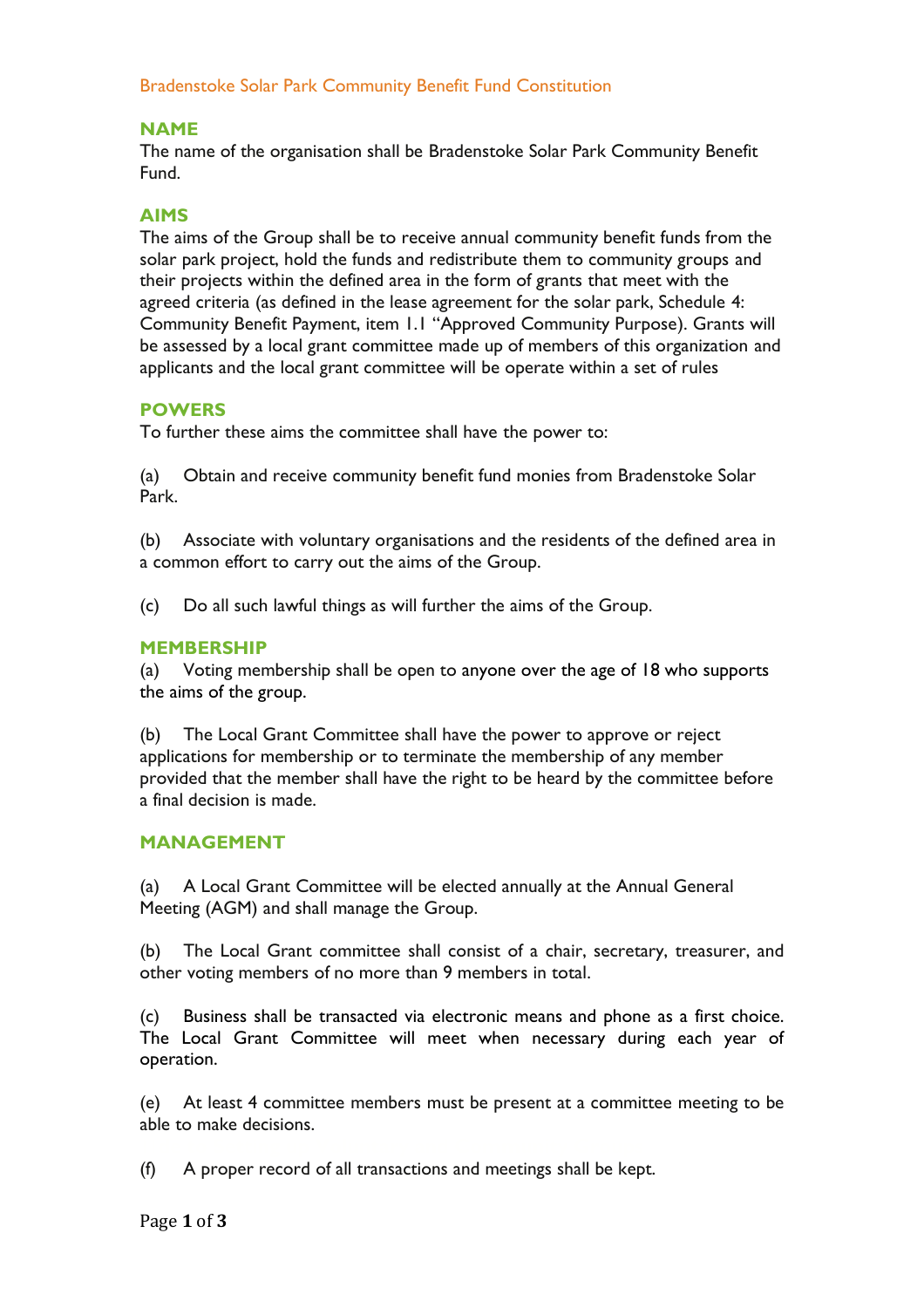## **GENERAL MEETINGS**

(a) An Annual General Meeting shall be held within 12 months of the date of the adoption of this constitution and each year thereafter.

(b) Notices of the AGM shall be published three weeks beforehand and a report on the Group's financial position for the previous year will be made available at the same time.

(c) A Special General Meeting may be called at any time at the request of the committee, or not less than one quarter of the membership. A notice explaining the place, date, time and reason shall be sent to all members three weeks beforehand.

(d) One third of membership or four members being present, whichever is the greater, shall enable a General Meeting to take place.

(e) Proposals to change the constitution must be given in writing to the secretary at least 28 days before a general meeting and approved by a two thirds majority of those present and voting.

## **ACCOUNTS**

(a) The funds of the group including all donations, grants, contributions, shall be paid into an account operated by members of the Local Grant Committee as formally agreed by the committee, to include the Treasurer, Chair and at least one other member. All cheques drawn on the account must be signed by two of these.

(b) The funds belonging to the group shall be applied only to further the aims of the group and to reimburse the set up and costs and ongoing grant administration fees for the administrative body.

(c) A current record of all income, funding and expenditure will be kept.

#### **DISSOLUTION**

(a) The Group may be dissolved by a resolution passed by a simple two-thirds majority of those present and voting at a Special General Meeting.

(b) If confirmed, the committee shall distribute any assets remaining after the payment of all bills to other charitable group(s) or organisation(s) having aims similar to the Group or some other charitable purpose(s) as the Group may decide.

| (c) | <b>Councillor Allison Bucknell</b> | $Date \dots \dots \dots \dots \dots \dots \dots \dots$ |
|-----|------------------------------------|--------------------------------------------------------|
|     |                                    |                                                        |
|     |                                    |                                                        |

*.*